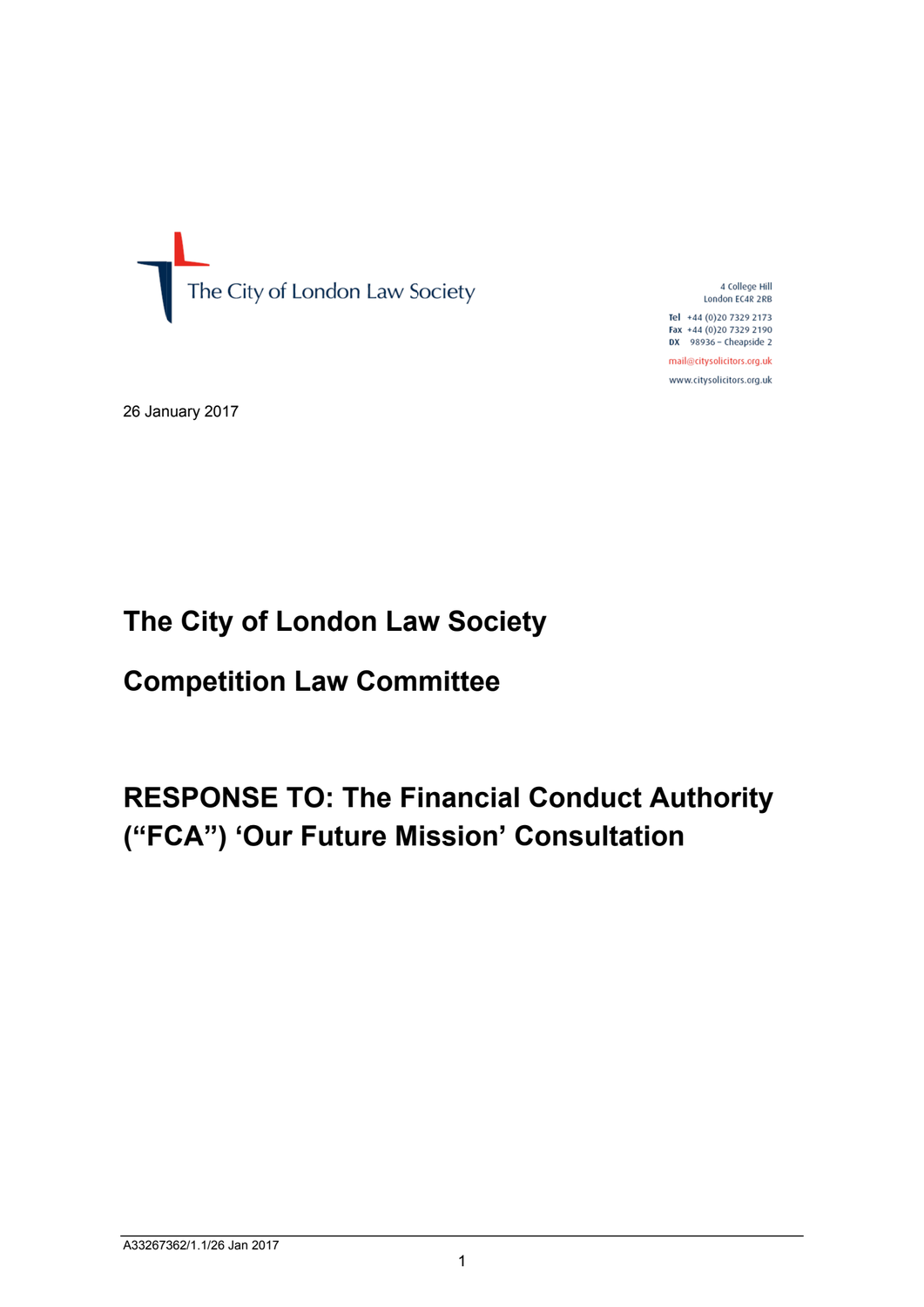# **City of London Law Society**

# **Competition Law Committee**

# **RESPONSE TO THE FCA's CONSULTATION ON ITS 'FUTURE MISSION'**

#### **1 Introduction**

- **1.1** This response is submitted by the Competition Law Committee of the City of London Law Society ("**CLLS**") in response to the FCA's consultation on 'Our Future Mission' (the "**Consultation Paper**"), published on 31 October 2016.
- **1.2** The CLLS represents approximately 15,000 City lawyers through individual and corporate membership, including some of the largest international law firms in the world. These law firms advise a variety of clients from multinational companies and financial institutions to Government departments, often in relation to complex, multijurisdictional legal issues. The CLLS responds to a variety of consultations on issues of importance to its members through its 19 specialist committees.
- **1.3** The Competition Law Committee members who prepared this response were:
	- Nicole Kar (Partner, Linklaters LLP) (Vice Chair CLLS Competition Law Committee); and
	- Dorothy Livingston (Consultant, Herbert Smith Freehills LLP).
- **1.4** The CLLS welcomes the opportunity to respond to the Consultation Paper. The FCA, as a financial conduct regulator is unique in that it is conferred with an express competition objective and mandate. As the FCA continues to embed 'competition' with both internal and external stakeholders as part of its wider regulatory tools and functions, we have focused our comments with competition considerations in mind.

#### **2 Response**

#### **2.1 Ensuring markets function well**

**2.1.1 Q1: Do you think our definition of a well-functioning market is complete? What other characteristics do you think we should consider?** 

As a financial conduct regulator, the FCA places significant emphasis on the structure of the market from the supply side. Whilst this is appropriate, where the profile and needs of consumers are ever more complex, it is also important to have due regard to demand side considerations which might affect an assessment of a well-functioning market. We note that this is a factor which the FCA has been taking into account in its market studies to date.

# **2.1.2 Q2: Do you think our approach to consumer loss in well-functioning markets is appropriate?**

We agree the FCA's approach to consumer loss identifies key factors that drive consumer loss, but it is also important to acknowledge when developing policy, how these factors interact and change over time.

**2.1.3 Q3: Do you think we have got the balance right between individual due diligence and the regulator's role in enforcing market discipline?**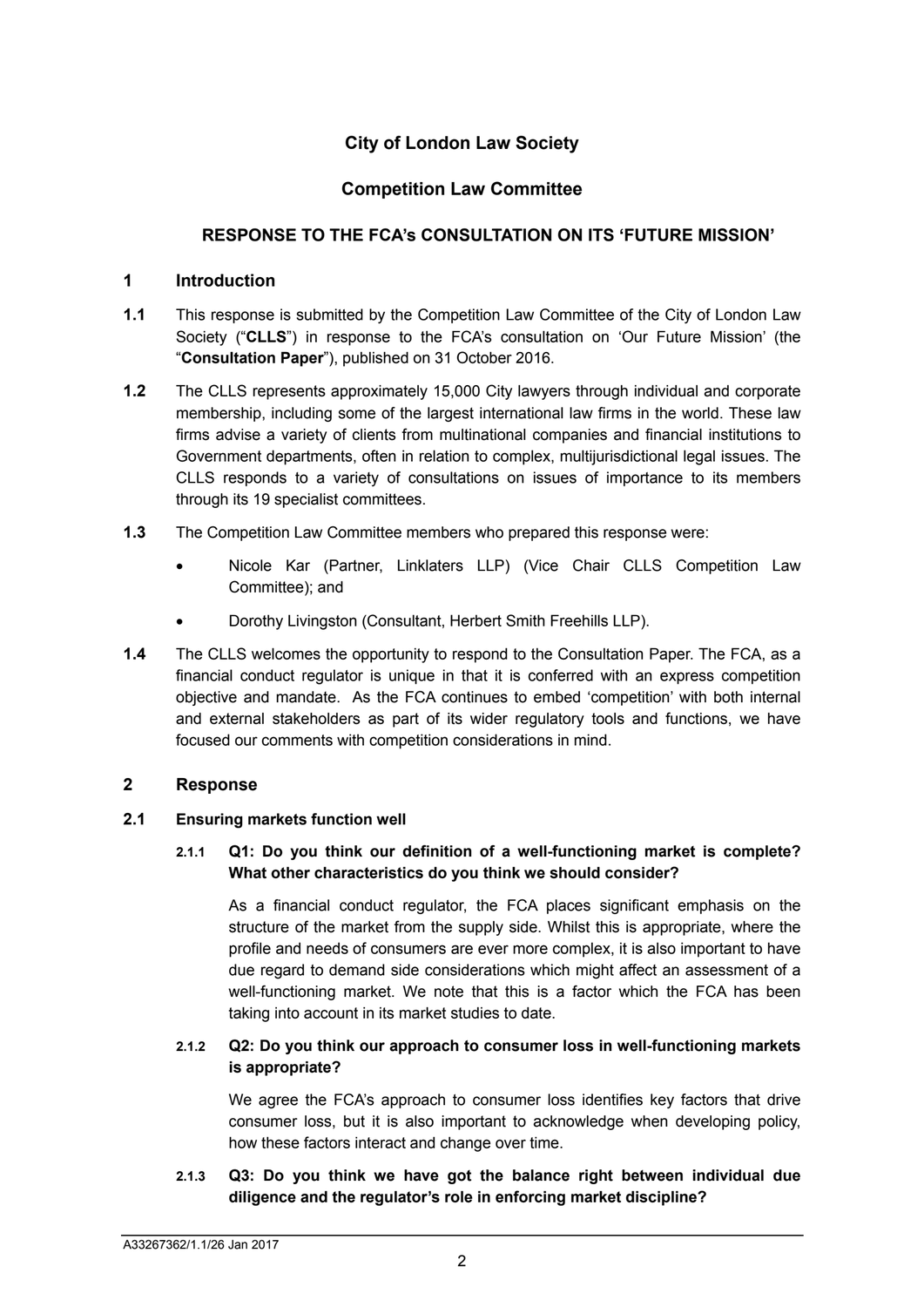From a policy perspective, it is important that the FCA creates a market environment that provides the conditions in which effective competition can take place. The FCA rightly recognises that the role individuals play in seeking to enforce market discipline will not apply equally across all market sectors. Regulatory intervention should always aim to be proportionate.

# **2.1.4 Q4: Do you think the distinction we make between wholesale and retail markets is right? If not, can you tell us why and what other factors you believe we should consider?**

We consider the categories to be consistent with distinctions made generally. Whilst delineation between retail, wholesale and capital markets based on common characteristics can provide clarity to market participants, it is also important to acknowledge these markets are dynamic and there is cross-over (for example, an SME may form part of the B2B market while equally being a 'consumer' in a retail market context). In addition, we wonder if sufficient weight has been placed in some previous market studies conducted by the FCA on the sophistication of clients in wholesale markets and suggest that appropriate flexibility be introduced.

### **2.1.5 Q5: Do you think the way we measure performance is meaningful? What other criteria do you think are central to measuring our effectiveness?**

We agree that it is important to seek to monitor performance as part of being an effective regulator, both in terms of delivering value but also effective market outcomes. Many of these measures may be expected to be qualitative and in the form of policy changes, supervisory action, enforcement, enhanced levels of competition and through outcomes of market studies and thematic market reviews. Engagement with stakeholders and/or their representatives (for example, consumer bodies) affected by the outcomes of the FCA's work may also offer alternative qualitative measures. Quantitative measures, for example new firms entering a market could also be effective performance indicators.

#### **2.2 Meeting the FCA's Objectives**

# **2.2.1 Q6: Do you think the way we interpret our objective to protect and enhance the integrity of the UK financial system is appropriate? Are there other aspects you think we should include?**

We consider that effective regulation is best achieved by creating a market environment where competition can take place on the merits, supported by resilient market infrastructure and consistently understood standards of market practice. In general, intervention should support competition rather than impose additional regulatory restrictions which as the FCA will appreciate can produce market distortions and act as barriers to entry/expansion. Regulation should strive to achieve the right balance between minimum standards (reflected in the FCA's rules) and principles which establish the framework within which firms can innovate and compete.

#### **2.2.2 Q7: Do you think our intervention framework is the correct one?**

We agree the FCA's intervention framework provides a structured approach to intervention and that it is right that the FCA has a number of different tools to give effect to any intervention. The tools deployed by the FCA should be proportionate to the cause and extent of potential harm identified. Intervention should not impose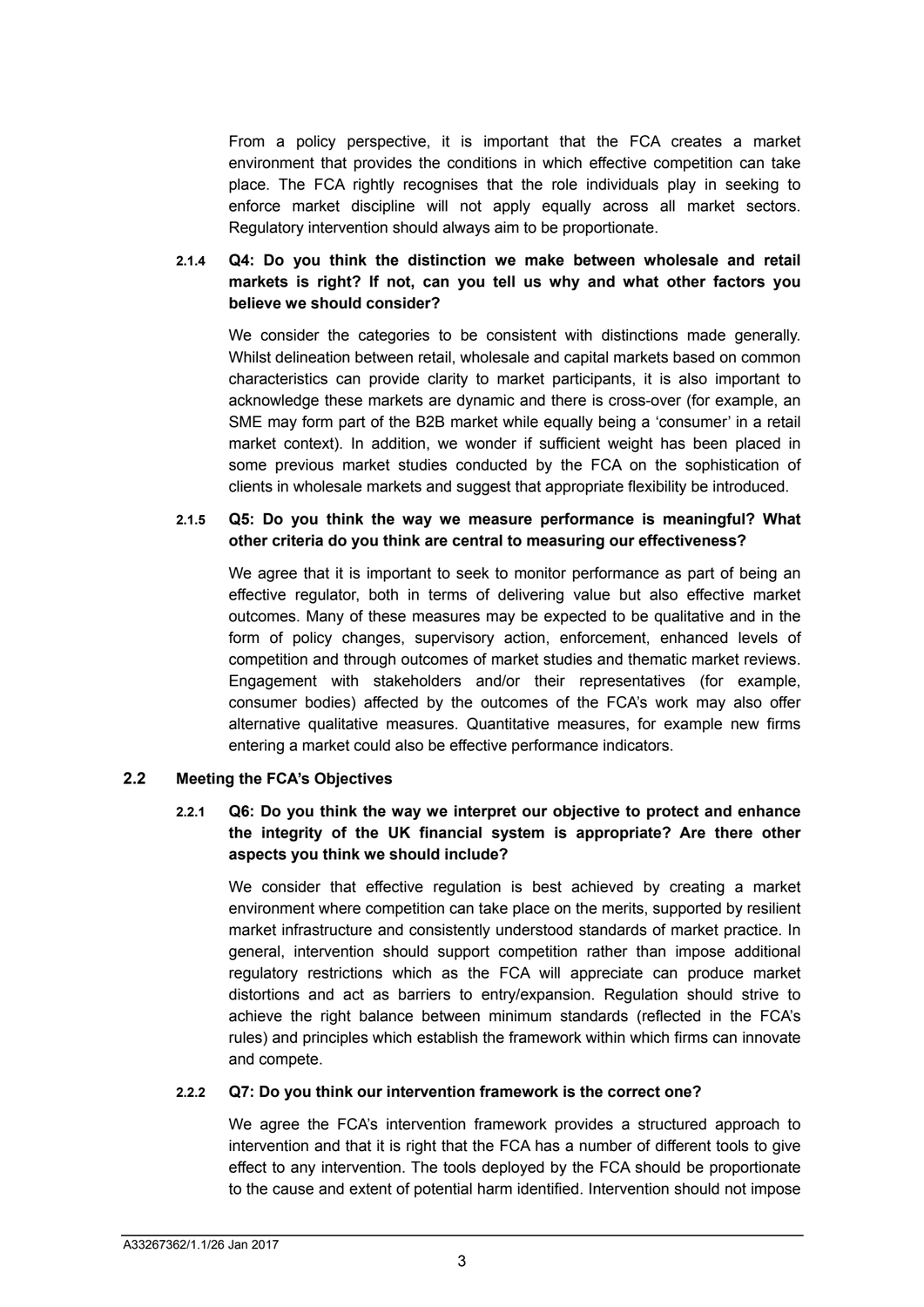undue administrative burdens on firms and other stakeholders alike. The choice of tool(s) deployed should be no more than is necessary to achieve the FCA's objective, consistent with the FCA cost-benefit analysis.

#### **2.3 Regulation and broader public policy – getting the balance right**

# **2.3.1 Q8: Where do you believe the boundary between broader policy and the FCA's regulatory responsibility lies?**

We consider that the FCA's regulatory responsibility should primarily be focused on maintaining healthy and successful financial markets with clear, proportionate and consistent standards of market practice, transparency, open access and effective competition; and which is supported by robust market infrastructure. Healthy and successful financial markets will be dynamic and responsive to technology innovation and change. The FCA should encourage and promote innovation in financial services and its competition objective is an effective tool through which to facilitate this.

# **2.3.2 Q9: Is our understanding of the benefits and risk of price discrimination and cross subsidy correct? Is our approach to intervention the right one?**

An analysis of the benefits and risks of price discrimination and cross-subsidies is a complex one and the impact of such practices will vary significantly depending on the market sector impacted, consumers affected and the different products and services involved. The FCA recognises the impact of these challenges in undertaking any such analysis. We consider that a case-by-case evidence based analysis of the potential harm and countervailing benefits is the most appropriate means by which to assess such a complex issue.

# **2.3.3 Q10: Does increased individual responsibility increase the need and scope for a greater and more innovative regulatory response?**

Healthy and successful financial markets will be dynamic and responsive to technology innovation and change. The FCA needs to be responsive to both firms as they innovate through the development of new products/services and infrastructure; as well as consumers as they become ever more sophisticated and their requirements more complex. In promoting innovation in the interest of users, this may require the FCA to pursue 'non-traditional' regulatory responses.

# **2.3.4 Q11: Would a Duty of Care help ensure that financial markets function well?**

We don't consider that an express Duty of Care is necessary and may represent over-intervention. The scope of products and services available to retail customers and the frequency with which these products and services change makes 'a reasonable duty of care' difficult to define. Financial markets function well when consumers are empowered to make effective choices about products and services which best meet their needs. The FCA competition objective provides a tool through which to create an environment in which effective competition may take place (for example, by implementing measures to reduce information asymmetries through enhanced transparency to retail customers). Where competition works effectively, a duty of care should not be necessary.

In addition, FCA principles impose an obligation to treat customers fairly and a requirement under COBS to act honestly, fairly and professionally in accordance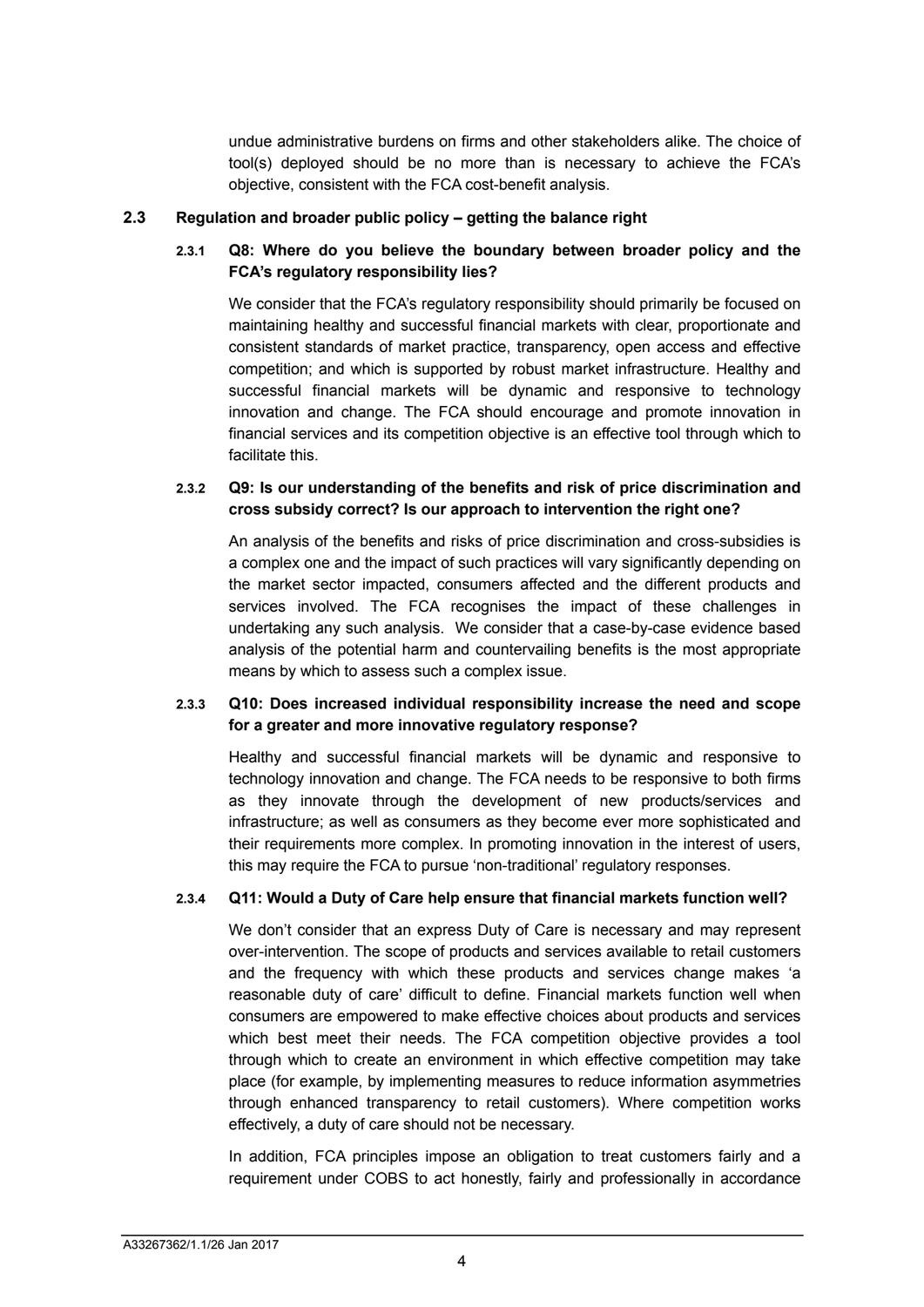with the best interests of its client. These principles and rules impose obligations on firms and individuals in the way they act. The FCA also has powers to direct firms to provide redress to customers. Other sources of redress also exist outside of the FCA's regulatory perimeter that consumers are able to available themselves of (for example, consumer protection legislation).

#### **2.4 Protecting consumers**

# **2.4.1 Q12: Is our approach to offering consumers greater protection for more complex products the right one?**

We consider that such a distinction should be assessed against the profile of the customers concerned and their ability to make effective choices about the products and services they purchase, having regard to product governance. More complex products shouldn't necessarily require greater protection where product governance processes are effective in identifying the relevant target market and appropriate disclosures are made. There should be a balance between providing protection and intervention which prescribes firms' market conduct.

### **2.4.2 Q13: Is our regulatory distinction between consumers with greater and lesser capability appropriate?**

We consider that such a distinction can be appropriate but this should also be balanced against the risk of making assumptions about which consumers have a greater or lesser ability to take decisions. Consumer capability will also be market sector specific, product and service specific and will change over time. These types of factors should be considered when seeking to make such distinctions.

# **2.4.3 Q14: Is our approach to redress schemes for issues outside our regulatory perimeter the right one? Would more specific criteria help firms and consumers?**

The FCA's approach to redress schemes both inside and outside of its regulatory perimeter, in general, appears proportionate. Where the FCA undertakes a multifaceted role in redress, firms and consumers alike could benefit from greater clarity from the FCA on the scope of and role it plays. This means setting clear expectations for firm conduct and the mechanisms of redress that will be pursued by the FCA. For consumers, it means providing clarity / education on the mechanisms available to them. One area, however, where improvement could be made is in relation to the rigour applied by the FCA when determining causation and loss issues in establishing redress schemes.

#### **2.4.4 Q15: What more can we do to ensure consumers using redress schemes feel they are receiving the appropriate level of personal attention?**

On an informal basis, consumer education and awareness campaigns for consumers on redress procedures could empower them to more effectively engage with those operating the redress scheme. On a more formal basis, it may include monitoring either directly or indirectly, through a skilled person, consumer satisfaction in so far as they consider redress has met their expectations.

#### **2.5 Vulnerable consumers**

# **2.5.1 Q16: Is our approach to giving vulnerable consumers greater levels of protection the right one?**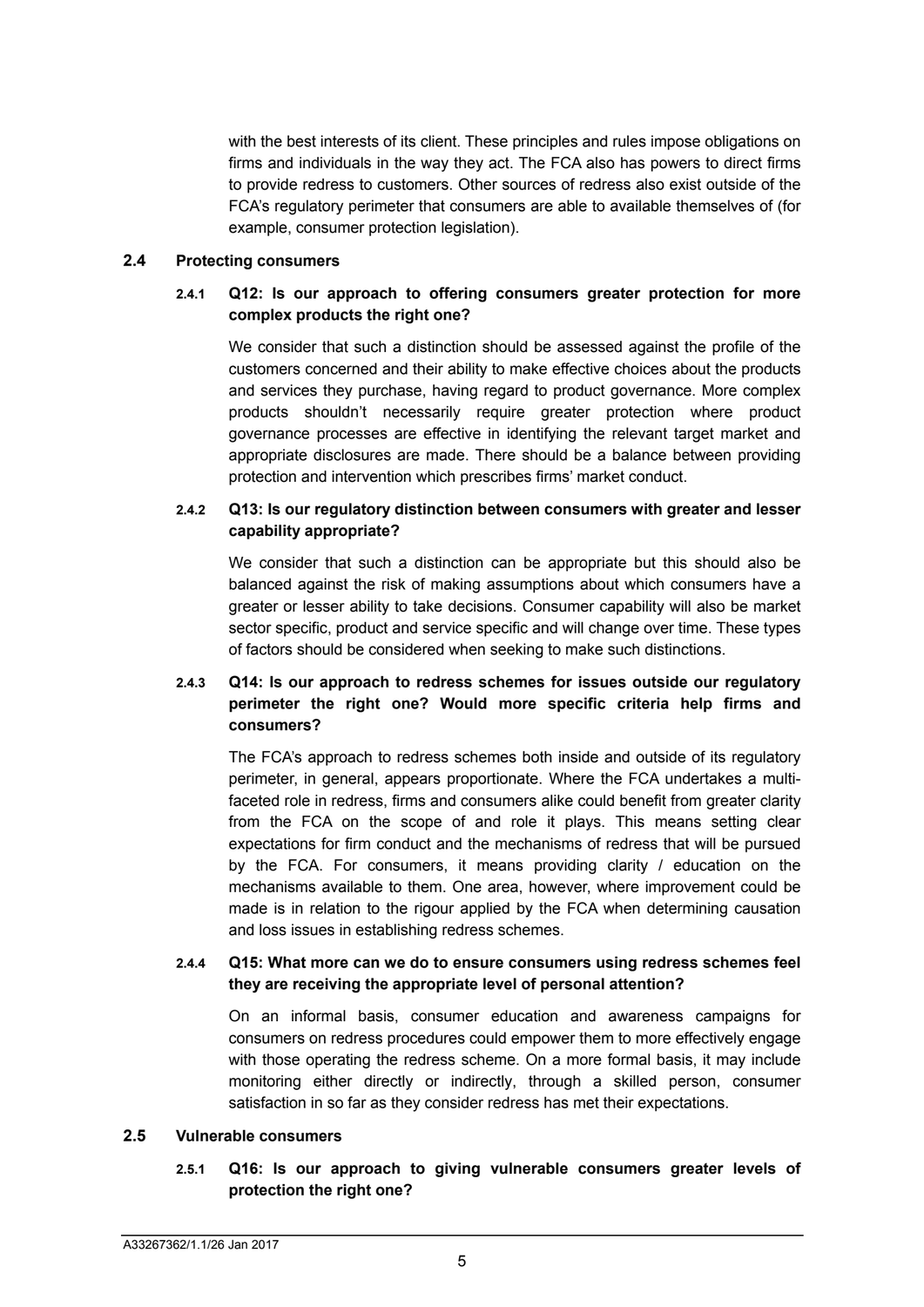As a financial conduct regulator, the FCA will be expected to intervene where there is a risk of substantial harm to particular consumer groups. We agree it is appropriate for the FCA to assess the potential harm of a particular product, firm or markets and the capabilities of consumers using them. However, there are diverse causes and effects of vulnerability and it is important that any intervention is proportionate to the harm identified and does not distort effective competition by prescribing market conduct for firms or otherwise imposing restrictive measures which dis-incentivises them from serving the market. Proposed interventions ought to also have regard to the position of the broader target customer group.

#### **2.6 The role of disclosure in consumers' choices**

# **2.6.1 Q17: Is our approach to the effectiveness of disclosure based on the right assumption?**

We consider that disclosure and transparency requirements are effective measures which can assist consumers to apply market discipline. Where consumers take responsibility for their choices these measures are an efficient and cost effective means by which to improve the functioning of the relevant market, particularly in conjunction with product governance obligations imposed on firms. Where consumers do not respond to disclosure in the manner in which policymakers and regulators had intended, it should not be assumed that this arises as a result of a failure to correct for information asymmetry. As behavioural economics demonstrates, there may be any number of, often complex, factors which drive consumer choice.

# **2.6.2 Q18: Given the evidence, is it appropriate for us to take a more 'interventionist' approach where conventional disclosure steps prove ineffective?**

The extent to which the FCA may take a more 'interventionist' approach where conventional disclosure steps prove ineffective should be considered on a case-bycase basis and having regard to wider product governance obligations imposed on firms. An interventionist approach assumes that disclosure will rarely be effective as a tool to enable consumers to make informed decisions and manage / mitigate risk. An interventionist approach may also result in unintended consequences. For example, imposing price constraints may assist consumers who make poor choices whilst hindering other more sophisticated consumers who do make 'good' choices. It also has the potential to stifle innovation in the market or disincentive participation if firms perceive such restrictions as hindering their ability to profitably serve the market or certain market segments.

#### **2.7 When will the FCA intervene**

#### **2.7.1 Q19: Do you think our approach to deciding when to intervene will help make FCA decisions more predictable?**

We consider having pre-defined, consistent and well communicated administrative priorities can provide for more predictable decisions, but note this can be difficult to implement consistently in practice given the decision to intervene will necessarily turn on the facts and circumstances of each case. Greater transparency may present an alternative means by which to provide greater predictability. The FCA is transparent at the formal end of remedies (for example, market study remedies,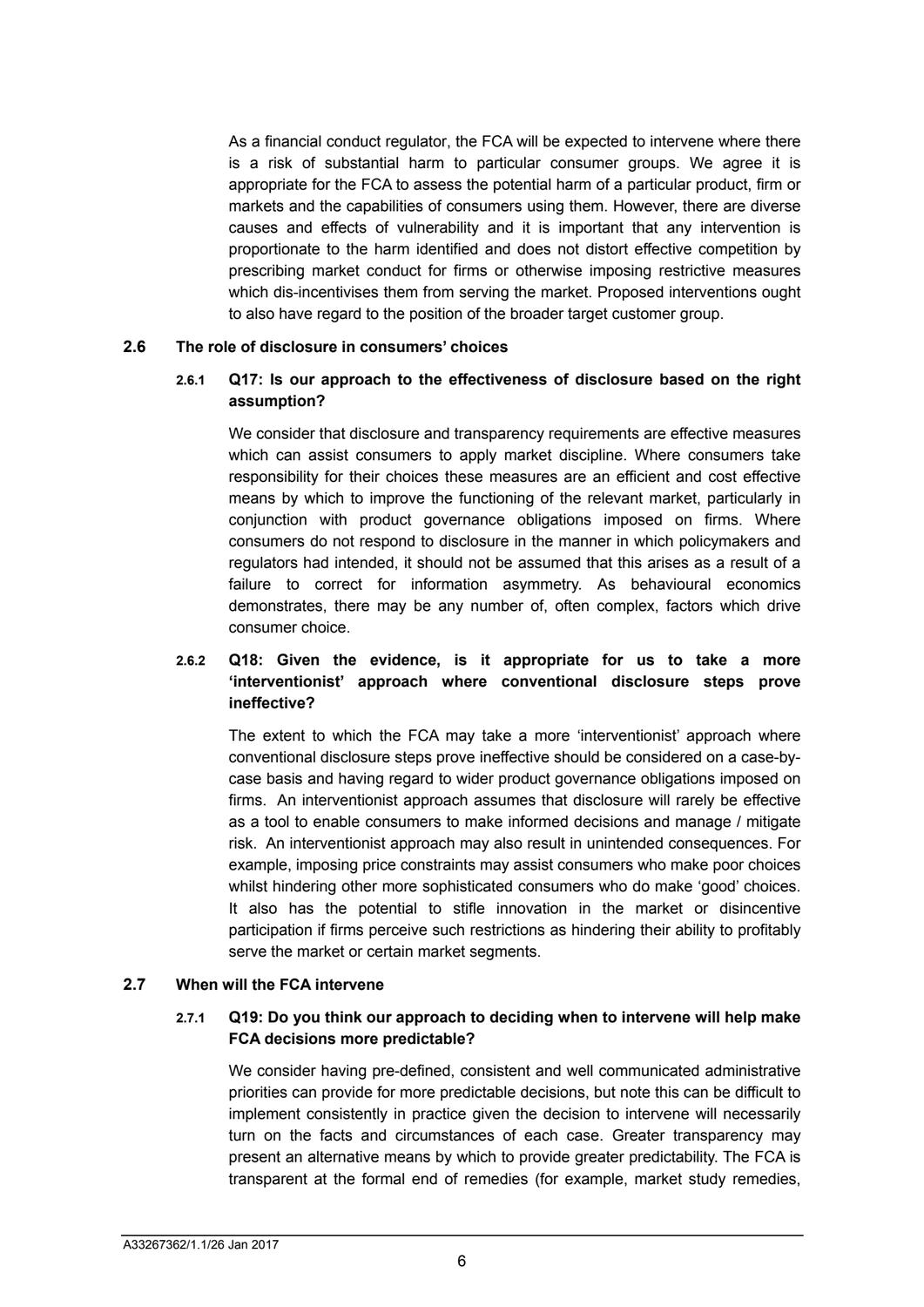enforcement and formal redress) but there is less information available regarding informal or early interventions. Greater publicity in respect of these issues could be beneficial.

#### **2.7.2 Q20: Are there any other factors we ought to consider when deciding whether to intervene?**

In addition to those identified, other potential considerations may include (at a macro level) whether the outcome of any intervention will assist to produce efficient and effective financial services markets. A more practical consideration may be whether there are potential impediments to remedies implementation in practice, such that the scope and means of intervention may be better achieved through one package of tools over another.

### **2.7.3 Q21: What more do you think we could do to improve our communication about our interventions?**

As set out above, the FCA is transparent about the different types of interventions it undertakes but communication could be enhanced through taking a more active role in sharing lessons learned and what 'good' practice looks like, particularly in wholesale sectors markets. Risk will also differ for any one market affected.

#### **2.8 Competition and market design**

# **2.8.1 Q22: Is there anything else in addition to the points set out above that it would be helpful for us to communicate when consulting on new proposals?**

Competition law enforcement under the Competition Act 1998 and the Treaty on the Functioning of the European Union is well understood by firms but they could benefit from greater clarity / education to firms about how the FCA's wider competition objective interacts with conduct regulation and how the FCA's objective impacts policy, regulation, supervision, authorisations and enforcement. For example, the Fair and Effective Markets Review is a good case study for where the FCA has highlighted how regulation and competition work together to achieve good market outcomes.

#### **2.9 Supervising firms**

#### **2.9.1 Q23: Do you think it is our role to encourage innovation?**

Financial markets are dynamic and the FCA must be responsive to innovation. Innovation fosters competition and where competition works well, it does so for consumers, firms and the market as a whole. This in turn will also foster greater market integrity. The FCA should continue to actively encourage innovation as has been illustrated through Project Innovate and the introduction of the Regulatory Sandbox initiatives.

#### **2.9.2 Q24: Do you think our approach to firm failure is appropriate?**

Orderly and functioning markets will see firm failure where they cannot meet the standards of consumers or regulators, particularly where markets are competitive. We consider allowing the orderly exit of a firm is consistent with the FCA's statutory objectives.

#### **2.10 FCA's approach to enforcement**